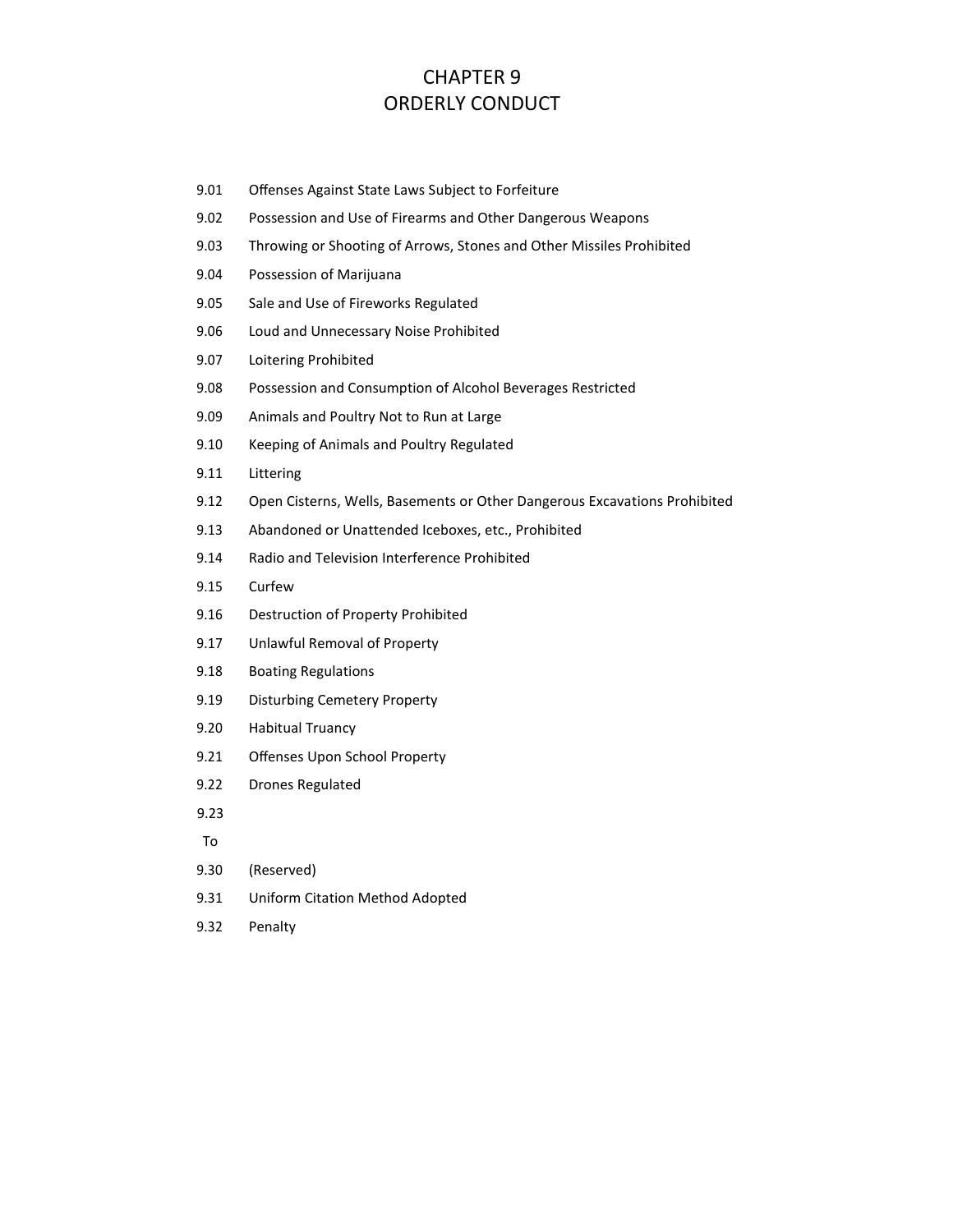#### ORDERLY CONDUCT 9.01

### **9.01 OFFENSES AGAINST STATE LAWS SUBJECT TO FORFEITURE.** The following Statutes defining

offenses against the peace and good order of the State are adopted by reference to define offenses against the peace and good order of the Village, provided the penalty for commission of such offenses hereunder shall be limited to a forfeiture imposed under sec. 25.04 of this Code.

- (1) Any violation of the rules of the road under ch. 346, Wis. Stats.
- (2) Any crimes against life and bodily security under ch. 940, Wis. Stats
- (3) Any crimes against public health and safety under ch. 941, Wis. Stats.
- (4) Any property crimes under ch. 943, Wis. Stats.
- (5) Any crimes against sexual morality under ch. 944, Wis. Stats.
- (6) Any gambling violation under ch. 945, Wis. Stats.
- (7) Any crimes against government and its administration under ch. 946, Wis. Stats.
- (8) Any crimes against public peace under ch. 947, Wis. Stats.
- (9) Any crimes against children under ch. 948, Wis. Stats.
- (10) Any crimes against animals under ch. 951, Wis. Stats.

## **9.02 POSSESSION AND USE OF FIREARMS AND OTHER DANGEROUS WEAPONS.** (1) DEFINITIONS.

For the purpose of this section, the following definitions shall apply:

(a) *Firearm.* Any weapon which acts by force of gunpowder

(b) *Other Dangerous Weapon.* Includes bow and arrow, crossbow, sling shot, blow gun, air guns and BB guns, and other similar weapons.

(c) *Public Buildings.* Any building owned by the Village, the County or the School District.

(2) POSSESSION OF FIREARMS IN PUBLIC PLACE PROHIBITED. In addition to the provisions of sub. (3) below, no person except duly authorized city, village, county, state or Federal law enforcement officers specifically authorized by law to carry firearms, shall possess a firearm while in any public building, as defined in sub. (1)(c) above, within the Village as provided in §941.235, Wis. Stats., within any school zone as provided in §948.605, Wis. Stats., or goes armed with a hand gun into a tavern as provided in §941.237, Wis. Stats.

(3) USE OF FIREARMS. No person except an authorized police officer shall discharge any firearm within the Village.

(4) USE OF OTHER DANGEROUS WEAPONS REGULATED. Except as provided in subs. (5) and (6) be‐

low, no person shall shoot or discharge any other dangerous weapon anywhere in the Village. (5) ARCHERY RANGES. Notwithstanding sub. (4) above, the Chief of Police is hereby authorized to issue

permits for the use and maintenance of archery ranges as provided herein. The Chief, before issuing such permit, shall view or have viewed by another police officer the proposed site of the archery range and shall issue the permit only after the following conditions are shown to exist with regard to the proposed archery range:

(a) There is an unobstructed, clear and level area of 30 feet on either side of a line drawn from the proposed point or points from where the archer will shoot to the proposed point where the target will be placed.

(b) There is an unobstructed, clear and level area of at least 60 feet in width and 300 feet in length immediately behind the target or, if there is not such an area, there is present immediately behind the target a back stop, wall or building which will prevent the arrows shot or discharged from entering or falling upon the said area of 60 feet by 300 feet immediately behind the target.

(c) The placing of the bullseye on such proposed target range shall not be in excess of 4 feet

above the ground.

(d) The applicant is the owner or a licensee with written permission of the owner of the land on

which the proposed archery range is to be located. (e) Only archers 18 years of age or older may use the range, except that archers under 18

may use the range by obtaining a permit from the Police Chief. (f) There shall be no fee required for the approved archery range permit and the permit shall

be valid for a period of one year. **9.03 THROWING OR SHOOTING OF ARROWS, STONES AND OTHER MISSILES PROHIBITED.** No person shall

throw or shoot any object, arrow, stone, snowball or other missile or projectile by hand or by any other means at any person or at, on or into any building, street, sidewalk, alley, highway, park, playground or other public place within the Village. **9.04 POSSESSION OF MARIJUANA.** (1) PROHIBITED. Subject to sub. (2) below and subject to the exception

provided in §161.41(3r), Wis. Stats., no person shall possess marijuana, as defined in §161.01(14), Wis. Stats.

 (2) EXCEPTIONS. This section shall not apply to a person who possesses more than 25 grams of marijuana or to a person who is charged with possession of any amount of marijuana following a conviction for possession of marijuana in this State.

(3) PENALTY. Any person who shall violate sub. (1) above, except as provided in sub. (2) above, shall, upon conviction, be subject to a forfeiture as provided in sec. 25.04 of this Code.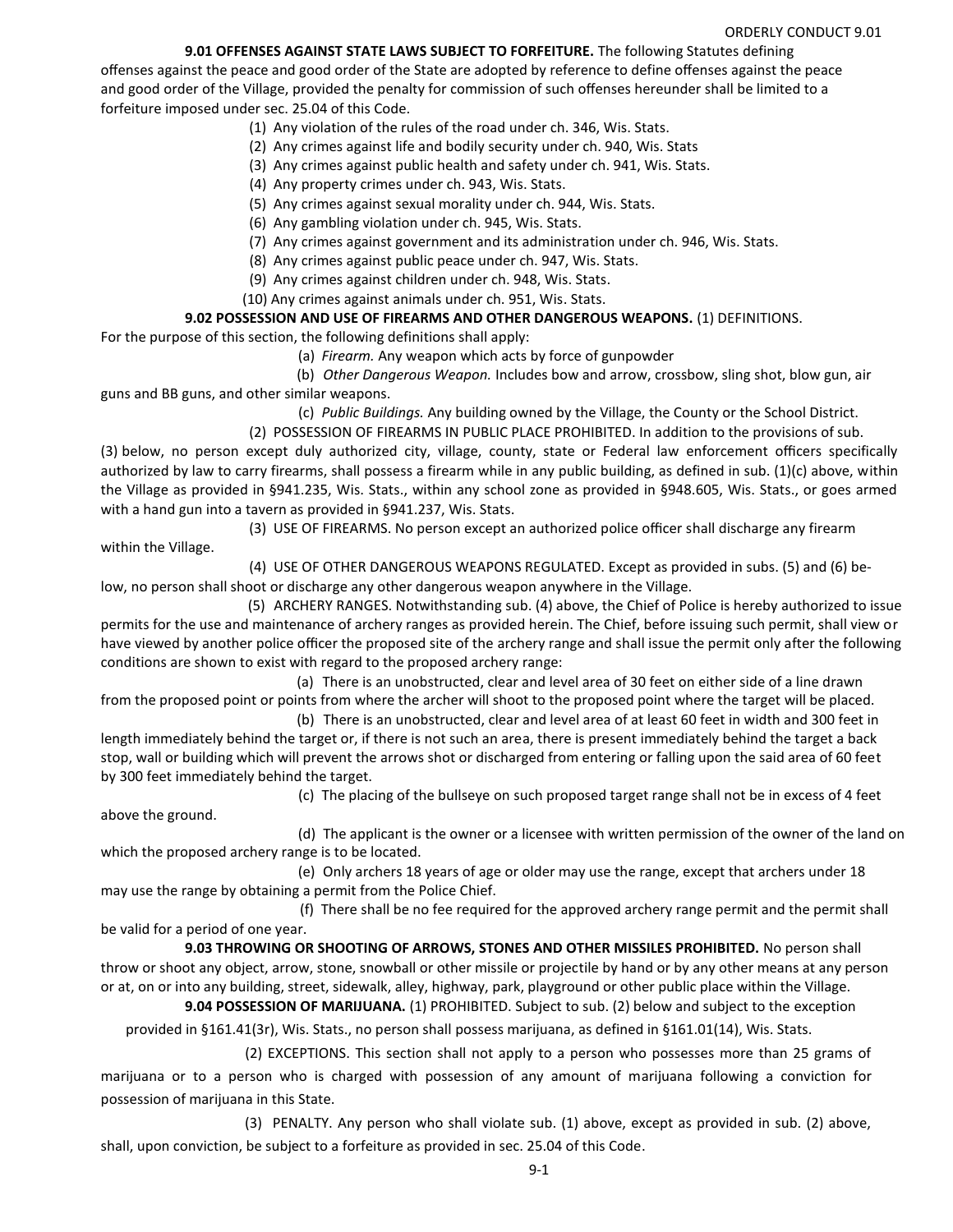**9.04 POSSESSION OF MARIJUANA.** (1) PROHIBITED. Subject to sub. (2) below and subject to the exception provided in §161.41(3r), Wis. Stats., no person shall possess marijuana, as defined in §161.01(14), Wis. Stats.

(2) EXCEPTIONS. This section shall not apply to a person who possesses more than 25 grams of marijuana or to a person who is charged with possession of any amount of marijuana following a conviction for possession of marijuana in this State.

(4) PENALTY. Any person who shall violate sub. (1) above, except as provided in sub. (2) above, shall, upon conviction, be subject to a forfeiture as provided in sec. 25.04 of this Code.

**9.05 SALE AND USE OF FIREWORKS REGULATED.** (1) DEFINITION. The definition of "fireworks" stated in §167.10(1), Wis. Stats., is hereby adopted by reference.

(2) SALE REGULATED. Except as provided in §167.10(2) and (4), Wis. Stats., no person shall sell, or possess with the intent to sell, fireworks.

(3) USE REGULATED. Except as provided in §167.10(3) Wis. Stats., no person shall possess or use fireworks without a user permit issued pursuant to sub. (4) below.

(4) USER'S PERMIT. As provided in §167.10(3), Wis. Stats., firework user permits may be issued by the Village President, or other Village official designated by the Village President. The official issuing the permit shall require a certificate of liability insurance, or similar proof of coverage, in an amount deemed necessary. A copy of the permit and proof of insurance shall be filed with the Clerk and copies of the permit shall be given to the Fire Chief, when requested.

(5) USE OF CERTAIN DEVICES REGULATED. No person may use fireworks or devices listed in §167.10 (1)(e) to (g) and (i) to (n), Wis. Stats., including, but not limited to, caps, toy snakes, model rocket engines, sparklers or cone fountains at a firework display for which a permit has been issued if the display is open to the general public.

**9.06 LOUD AND UNNECESSARY NOISE PROHIBITED.** (1) GENERAL. No person shall make or cause to be made any loud, disturbing or unnecessary sounds or noises such as may tend to annoy or disturb a person of ordinary sensibilities in or about any public street, alley, park or waterway, or any private residence.

(2) PUBLIC ADDRESS SYSTEMS AND AMPLIFIERS. Except as provided in sub. (3) below, no person shall use or operate any public address system, amplifier or device which increases the volume of voice, music or other sounds so loud as to disturb the public peace or the quiet and peacefulness of the neighborhood unless authorized by the Village Board.

(3) LOUDSPEAKERS. Loudspeakers used for advertising a business in the B‐1 Downtown Commercial District as follows:

(a) Only one loudspeaker is permitted per business. If a building houses multiple businesses, only one speaker is permitted per building.

(b) No speaker shall be mounted closer than 10 feet to any public right of way or closer than 20 feet to any other speaker.

(c) *Volume/Decibel Level Standards*. 1. No music or sound emanating from any loudspeaker shall exceed a maximum reading of 65 dbA in any frequency range when measured at a distance of 8 feet from the point of origin, using a decibel meter set on an 'A' weighing scale, during the hours of 6:00 PM and 8:00 AM.

2. No music or sound emanating from any loudspeaker shall exceed a maximum reading of 59 dbA in any frequency range when measured at a distance of 8 feet from the point of origin, using a decibel meter set on the 'A' weigh ng scale, between the hours of 6:00 AM and 10:00 PM.

(d) No operation of loudspeakers shall be permitted between the hours of 10:00 PM and 8:00 AM without special permission from the Village Board.

(e) Live music outdoors for the purpose of entertainment or advertising is permitted by special permit only and shall be subject to any conditions imposed by the Village Board.

(4) CONSTRUCTION AND MACHINERY NOISE. Except for Village employees, between the hours of 10:00 PM and 7:00 AM no person shall do construction work or operate any chain saw, lawn mower or any other loud machinery of a similar nature.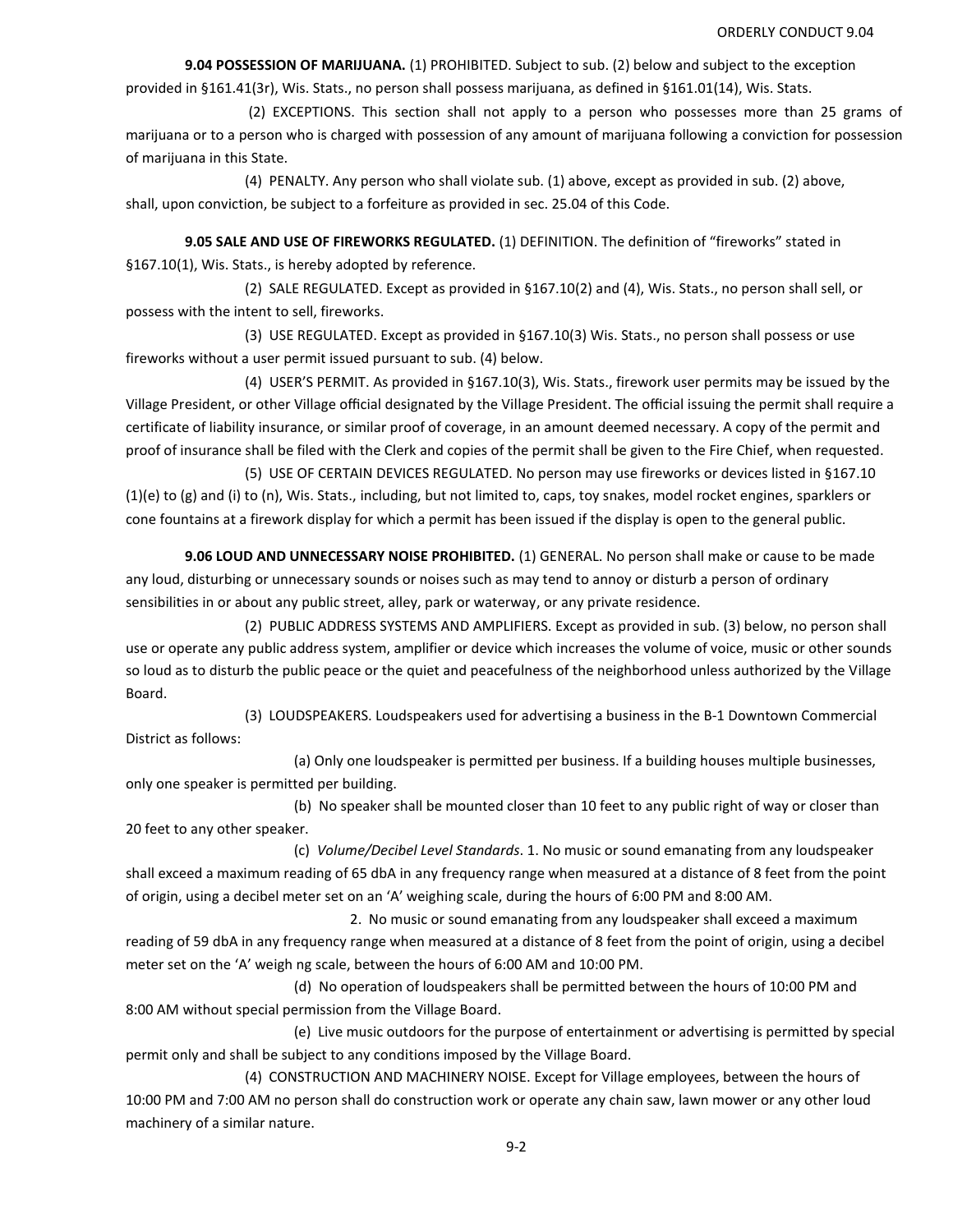#### ORDERLY CONDUCT 9.07

**9.07 LOITERING PROHIBITED.** (1) LOITERING OR PROWLING. No person shall loiter or prowl in a place at a time or in a manner not usual for law abiding individuals under circumstances that warrant alarm for the safety of persons or property in the vicinity. Among the circumstances which may be considered in determining whether such alarm is warranted is the fact that the person takes flight upon appearance of a police or peace officer, or manifestly endeavors to conceal himself or any object. Unless flight by the person or other circumstances makes it impracticable, a police or peace officer shall, prior to any arrest for an offense under this section, afford the person an opportunity to dispel any alarm which would otherwise be warranted by requesting him to explain his presence and conduct. No person shall be convicted of an offense under this subsection if the police or peace officer did not comply with the preceding sentence, or if it appears, at trial, that the explanation given by the person was true and, if believed by the police or peace officer at the time, would have dispelled the alarm.

(2) OBSTRUCTION OF HIGHWAY BY LOITERING. No person shall obstruct any street, bridge, sidewalk or crossing by lounging or loitering in or upon the same after being requested to move on by any police officer.

(3) OBSTRUCTION OF TRAFFIC BY LOITERING. No person shall loaf or loiter alone or in groups or crowds upon the public streets, sidewalks or adjacent doorways or entrances, street crossings or bridges or in any other public place or on any private premises without invitation from the owner or occupant after being requested to move by any police officer or by any person in authority at such places.

(4) LOITERING AFTER BEING REQUESTED TO MOVE. No person shall loaf or loiter alone or in groups or crowds upon the public streets, sidewalks or adjacent doorways or entrances, street crossings or bridges or in any other public place or on any private premises without invitation from the owner or occupant after being requested to move by any police officer or by any person in authority at such places.

(5) LOITERING IN PUBLIC PLACES. No person shall loiter, lounge or loaf in or about any dance hall, restaurant, store, public sidewalk, public parking lot or other place of assembly or public use after being requested to move by the owner or person in charge or any police officer. Upon being requested to move, a person shall immediately comply with such request leaving the premises or area thereof at the time of the request.

(6) LOITERING IN OR ON SCHOOL PROPERTY. (a) *Prohibited.* No person not in official attendance or on official school business shall enter into, congregate, loiter, wander or stand in or on any public or private school property within the Village between 7:00 AM and 5:00 PM on official school days. Any person who remains on school grounds after being asked to leave by the school principal, the principal's designee or a faculty member shall be presumed to be in violation of this subsection.

(b) *Exceptions.* The prohibition against loitering in this subsection shall not apply to students, school faculty and school staff personnel, or to those persons who are authorized to be on school grounds for legitimate reasons.

(c) *Definitions.* In this subsection, the terms used shall be defined as follows:

1. School Grounds. Any school building in the Village and those areas surrounding any school building, including parking lots, which are either owned by the school district or normally used for school related activities.

2. Legitimate Reasons. Such reasons as attendance at school related activities open to the public; school business; authorized meetings with school administrators, school faculty, students or school staff personnel; and any other valid reasons which justify the presence of someone on school grounds.

**9.08 POSSESSION AND CONSUMPTION OF ALCOHOL BEVERAGES RESTRICTED.** See sec. 12.02(13) of this Code **9.09 ANIMALS AND POULTRY NOT TO RUN AT LARGE.** No person having in his possession or under his control any animal or fowl shall allow the same to run at large within the Village.

### **9.10 KEEPING OF ANIMALS AND POULTRY REGULATED.** (1) ANIMALS DEFINITION.

(a) *Livestock.* Includes, but not limited to, horses, cattle, swine, sheep and goats.

(b) *Wild Animals.* Birds, mammals and reptiles which normally inhabit and propagate in a

natural environment.

(c) Poultry. Includes, but not limited to, chickens, ducks, pigeons, doves and quail.

(2) No person shall keep any livestock within the Village, except in an Agricultural District.

(3) No person shall keep any wild animal within the Village, except in an Agricultural District.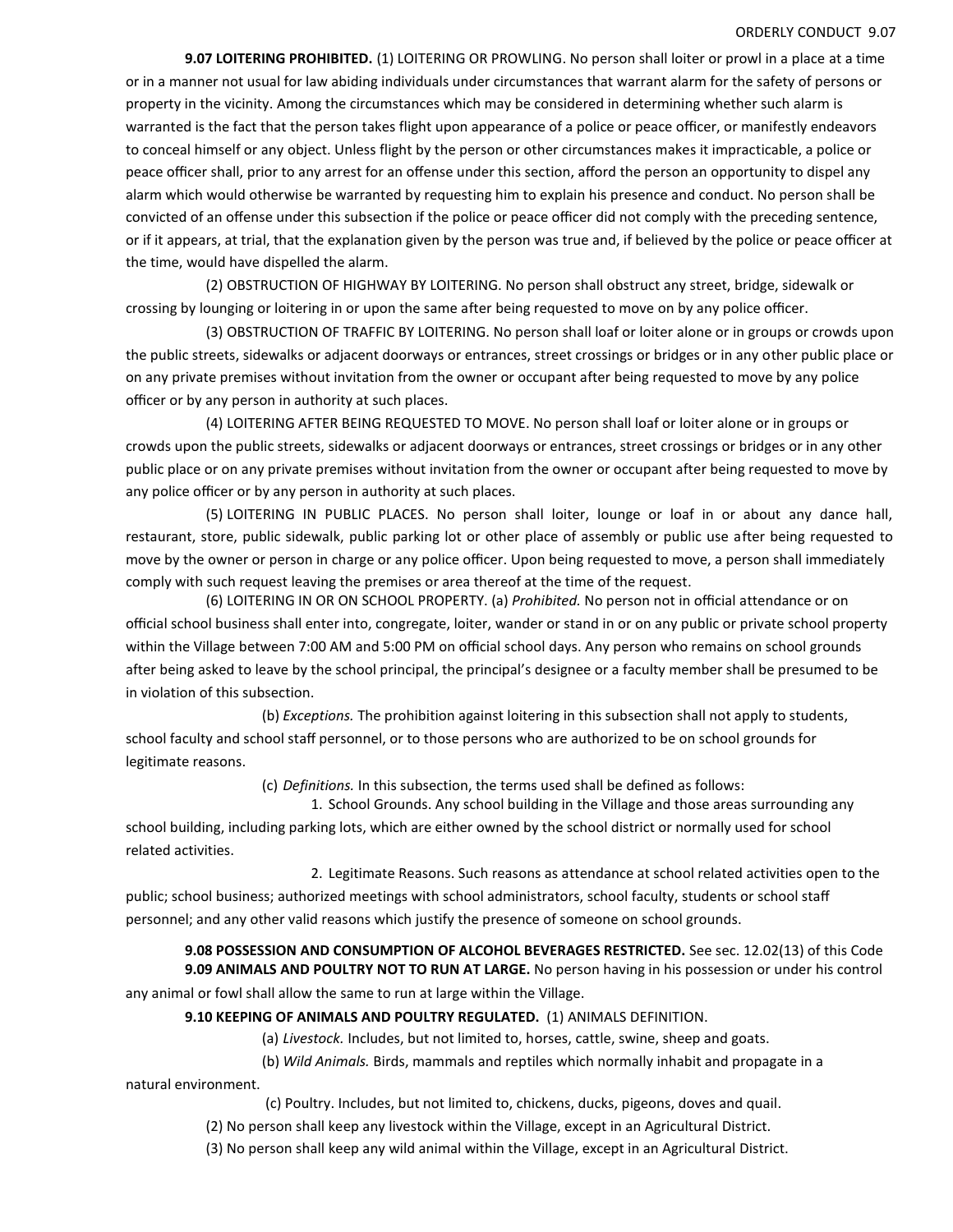(4) The following regulations will govern the keeping of chickens and are designed to prevent nuisances and prevent conditions that are unsanitary or unsafe. No person shall keep chickens unless the following regulations are followed. (a) Number. NO more than six (6) hens shall be allowed for each single-family dwelling.

(b) Setbacks. Coops or cages housing chickens shall be kept at least twenty-five (25) feet from the door or window of any dwelling or occupied structure other than the owner's dwelling. Coops and cages shall not be located within five (5) feet of a side-yard lot line, nor within eighteen (18) inches of a rear-yard lot line. Coops and cages shall not be located in the front yard.

(c) Enclosure. Hens shall be provided with a covered, predator-proof coop or cage that is wellventilated and designed to be easily accessed for cleaning. The coop shall allow at least two square feet per hen. Hens shall have access to an outdoor enclosure that is adequately fenced to contain the birds on the property and to prevent predators from access to the birds. Hens shall not be allowed out of these enclosures unless a responsible individual, over 18 years of age, is directly monitoring the hens and able to immediately return the hens to the cage or coop if necessary.

(d) Sanitation. The coop and outdoor enclosure must be kept n a sanitary condition and free form offensive odors. The coop and outdoor enclosure must be cleaned on a regular basis to prevent the accumulation of waste.

(e) Slaughtering. There shall be no outdoor slaughtering of chickens

(f) Roosters. It is unlawful for any person to keep roosters.

(g) Denial. If ordinances are not followed or there are substantial written complaints approval can

be rescinded.

**9.11 LITTERING.** (1) PROHIBITED. No person shall deposit any mud, glass, refuse or waste, filth or other litter upon the streets, highways, alleys, parks or other property of the Village or upon any private property or into or upon any body of water or stream within the Village.

(2) PENALTY. Any person found guilty of violating this section shall be subject to forfeiture, as provided in sec. 25.04 of this Code, plus the cost of cleanup. Each day a violation continues shall constitute a separate violation.

**9.12 OPEN CISTERNS, WELLS, BASEMENTS OR OTHER DANGEROUS EXCAVATIONS PROHIBITED.** No person shall have or permit on any premises owned or occupied by him any open cisterns, cesspools, wells, unused basements, excavations or other dangerous openings. All such places shall be filled, securely covered or fastened in such manner as to prevent injury to any person and any cover shall be of a design, size and weight that the same cannot be removed by small children.

**9.13 ABANDONED OR UNATTENDED ICEBOXES, ETC., PROHIBITED.** No person shall leave or permit to remain outside of any dwelling, building or other structure, or within any unoccupied or abandoned building, dwelling or other structure under his control in a place accessible to children, any abandoned, unattended or discarded icebox, refrigerator or other container which has an airtight door or lid, snap lock, or other locking device which may not be released from the inside, without first removing such door or lid, snap lock or other locking device from such icebox, refrigerator or container unless such container is displayed for sale on the premises of the owner or his agent and is securely locked or fastened.

**9.14 RADIO OR TELEVISON INTERFERENCE PROHIBITED.** No person shall operate any machine or equipment which causes interference with radio or television reception when such interference can be prevented by repairs, adjustments, the installation of corrective appliances or other practical alterations at a reasonable expense.

**9.15 CURFEW.** (1) REGULATIONS AND EXCEPTIONS. (a) *Regulations.* It shall be unlawful for any child under the age of 18 years to loiter, idle or remain upon any street or alley or other public place in the Village between 11:00 PM and 5:00 AM the next day on Sunday through Thursday, and 12:00 midnight and 6:00 AM the next day on Friday and Saturday.

(b) *Exceptions.* The following shall constitute valid exceptions to the operation of the curfew:

 1. At any time, if the person is accompanied by his parent, legal guardian, or other responsible person who is over the age of 18 and who is approved by the person's parent or legal guardian.

2. At any time, in the event of an emergency which would justify the reasonableness of the

person's presence.

3. At any time, while the person is pursuing the duties of his employment.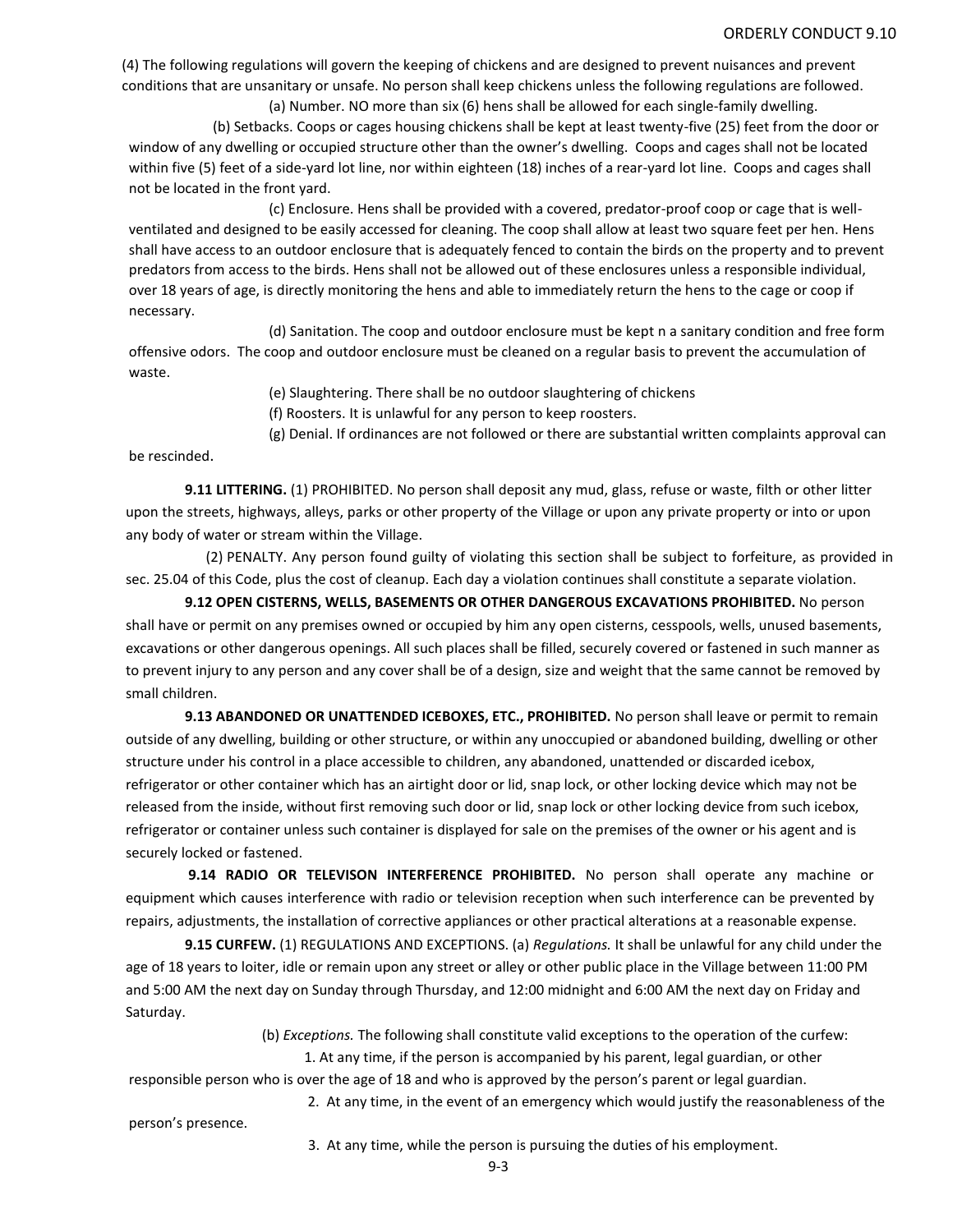4. Until the hour of 12:30 AM if the person is on an errand as directed by the

person's parent or legal guardian.

5. If the person is coming directly home from a public meeting or place of public entertainment such as a movie; play; or school, church or sporting event. This exception will apply for 1/2 hour after the completion of such event, but in no case beyond 12:30 AM. If the event is not commercial in nature or does not have a fixed publicly known time at which it will end, the sponsoring organization must register the event with the Clerk at least 24 hours in advance informing the Clerk of the time such event is scheduled to be, the place at which it will be held, the time at which it shall end, and the name of the sponsoring organization.

6. If the person is coming directly home from a private home which has been approved by the person's parent or legal guardian.

(2) PARENTAL VIOLATION. No parent, guardian or person having legal custody of a child under the age of 18 years shall suffer or permit such child to violate sub. (1) above.

(3) WARNING AND PENALTY. (a) *Warning.* The first time a child is taken into custody by a law enforcement officer, the parent, guardian or person having legal custody of such child may be advised as to the provisions of this section and further advised that any violation of this section occurring thereafter by this child or any other child under his care or custody shall result in a penalty being imposed as hereinafter provided.

(b) *Penalty.* Any parent, guardian or person having legal custody of a child described in sub. (1) above, who has been warned in the manner provided in par. (a) above and who thereafter violates this section shall be subject to a penalty as provided in sub. (4) below. Any child under the age of 18 years who violates this section shall also be subject to a penalty as provided in sub. (4) below.

(4) PENALTY. (a) A violation of this section may be punishable by a forfeiture of not less than \$5 nor more than \$200.

(b) In addition to the penalty outlined above, any person under the age of 18 years may be punished under §§48.17(2) and 48.343, Wis. Stats.

**9.16 DESTRUCTION OF PROPERTY PROHIBITED.** No person shall willfully injure or intentionally deface, destroy or unlawfully remove, take or meddle with any property of any kind or nature belonging to the Village or its departments or to any private person without the consent of the owner or proper authority.

**9.17 UNLAWUL REMOVAL OF PROPERTY.** It shall be unlawful for any person to take and carry away the property of another without the owner's consent. This offense shall include, but not be limited to, the operation of a vehicle, whether or not motorized, without the owner's consent.

**9.18 BOATING REGULATIONS.** (1) INTENT. The intent of this section is to provide safe and healthful conditions for the enjoyment of aquatic recreation consistent with public rights and interest and the capability of the water resource.

(2) APPLICABILITY AND ENFORCEMENT. The provisions of this section shall apply to the waters of Coon Lake within the jurisdiction of the Village. The provisions of this section shall be enforced by designated officers of the Village.

(3) STATE BOATING AND WATER SAFETY LAWS ADOPTED. The statutory provisions describing and defining regulations with respect to water traffic, boats, boating and related water activities and safety found in §§30.50 and 30.71, Wis. Stats., are hereby adopted by reference and made a part hereof.

(4) COON LAKE SPEED LIMIT. No person operating a boat on Coon Lake shall exceed "slow‐no‐wake" speed. The slowest possible speed in order to maintain steerage.

(5) COON LAKE BULKHEAD LINE. The bulkhead line of that part of the west shore of Coon Lake established by the Village Board is described and shown on the map on file in the office of the Clerk.

(6) CLERK DUTIES. The Clerk is directed to file a copy of this section and of any subsequent amendments hereto with the Department of Natural Resources.

9.19 DISTURBING CEMETERY PROPERTY. No person except the owner of the cemetery lot or a cemetery employee shall cut, remove, injure or carry away flowers, trees, plants or vines from any cemetery lot or property nor shall any person deface, injure or mark upon any cemetery markers, headstones, monuments, fences or structures nor shall any person other than the owner injure, carry away or destroy any vases, flower pots, urns or other objects which have been placed on any cemetery lot.

 **9.20 HABITUAL TRUANCY.** (1) PROHIBITED. Pursuant to the authority granted under §118.163, Wis. Stats., no pupil under 18 years of age may be "habitually truant" as defined in §118.16(1)(a), Wis. Stats.